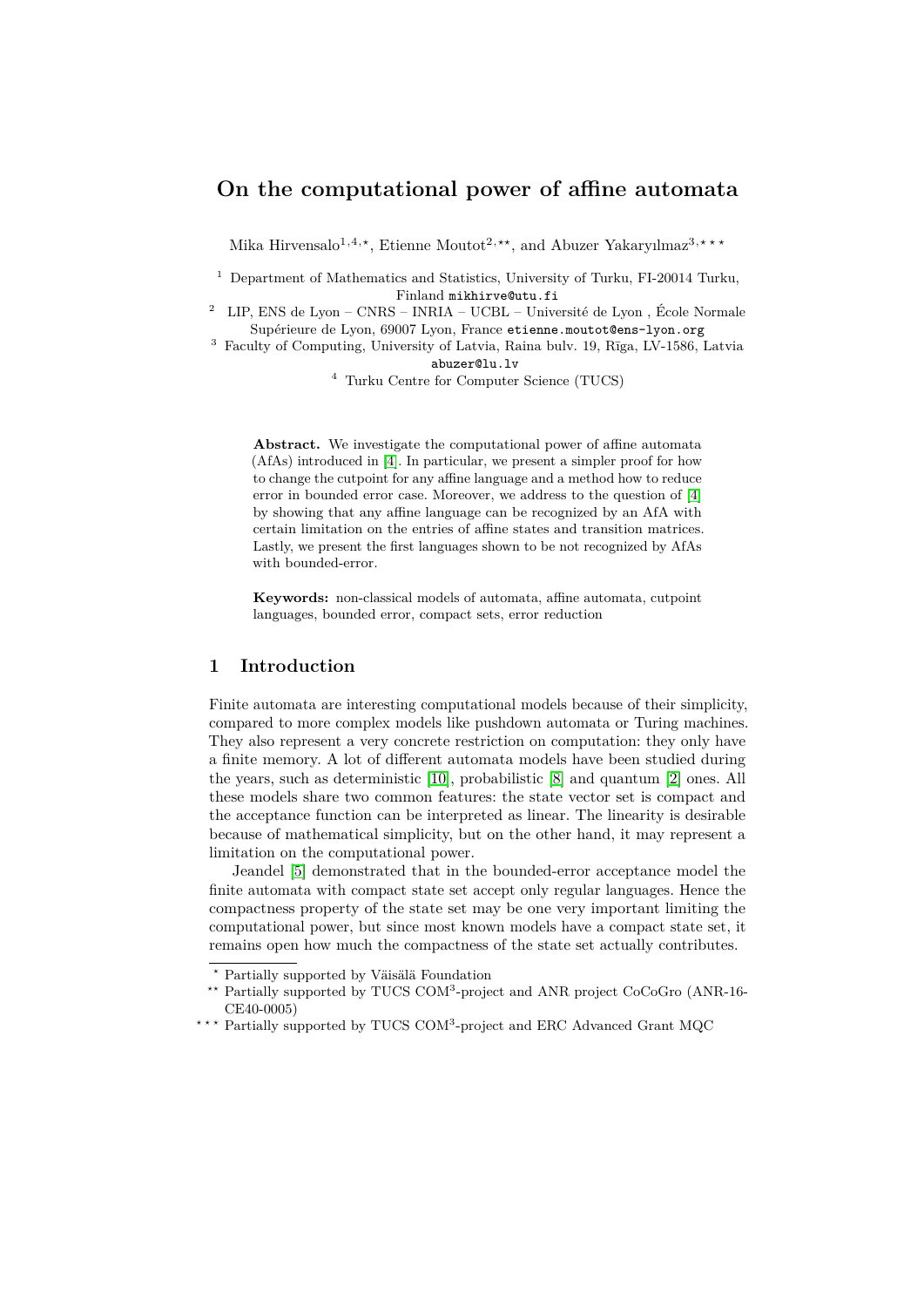Recently, A. Díaz-Caro and A. Yakaryılmaz introduced a new model, called *affine automata* [\[4\]](#page-11-0), also investigated in [\[13\]](#page-11-5) and [\[3\]](#page-11-6). It is a purely theoretical model, which means that it cannot be implemented by a physical device like quantum automata. But it allows us to investigate on the power of interference caused by negatives amplitudes in the computation, like in the quantum case. Moreover, this model allows us to study the effect of state set compactness, since unlike quantum automata, affine ones have an unbounded state set. In addition, the final operation corresponding to quantum measurement cannot be interpreted as linear, but it is analogous to renormalization in Kondacs-Watrous [\[6\]](#page-11-7) and Latvian [\[1\]](#page-11-8) quantum automata models.

In this paper, we present some stability results (Section [3\)](#page-3-0): we show how to obtain a new AfA from two AfAs by tensoring and direct sum. Then, we present a simpler proof for how to change the cutpoint for any affine language and an error reduction method in bounded error case.

Any entry of an affine state or a transition matrix can be arbitrarily away from zero. Here, by addressing to the question of [\[4\]](#page-11-0), we show that (Section [4\)](#page-6-0) any affine language can be recognized by an AfA with the restriction that all the entries of transition matrices are in the interval [−1*,* 1]. We also show that by an additional state we can guarantee that any AfA can start its computation from the first deterministic state.

Finally, we present (Section [5\)](#page-7-0) the first languages shown not to be recognized by any bounded-error AfA.

### **2 Preliminaries**

We denote the input alphabet  $\Sigma$  and the empty string  $\varepsilon$ .

Probabilistic automata are a generalization of deterministic finite automata that can make random choices [\[9\]](#page-11-9). Formally, a *probabilistic finite automaton* (PFA) *P* is a 5-tuple  $P = (E, \Sigma, \{M_x \mid x \in \Sigma\}, e_s, E_a)$ , where  $E = \{e_1, \ldots, e_k\}$ is the finite set of states of *P*,  $\{M_x \mid x \in \Sigma\}$  is the set of stochastic transition matrices (all their coefficients are real numbers in [0*,* 1] and their columns sums up to 1),  $v_0$  is the initial probabilistic state (the probability distribution on the states), and  $E_a \subseteq E$  is the set of accepting states. The computation starts in  $v_0$ , and then the given input, say  $w = w_1 \cdots w_n \in \Sigma^*$  for some  $n > 0$ , is read once from left to right symbol by symbol. For each symbol the corresponding transition matrix is applied:  $\mathbf{v}_f = M_w \mathbf{v}_0 = M_{w_n} \cdots M_{w_1} \mathbf{v}_0$ . Remark that if  $w = \varepsilon$ ,  $v_f = v_0$ . The *accepting probability* of *P* on *w* is given by

<span id="page-1-0"></span>
$$
f_P(w) = \boldsymbol{p} M_w \boldsymbol{v}_0,\tag{1}
$$

where  $p = (\delta_1 \cdots \delta_k)$  and  $\delta_i = 1$  if  $e_i \in E_a$  and 0 if  $e_i \notin E_a$ .

Affine automata are a generalization of PFAs allowing negative transition values. Only allowing negative values in the transition matrices does not add any power (generalized probabilistic automata are equivalent to usual ones [\[11\]](#page-11-10)), but affine automata introduces also a non-linear behaviour. The automaton acts like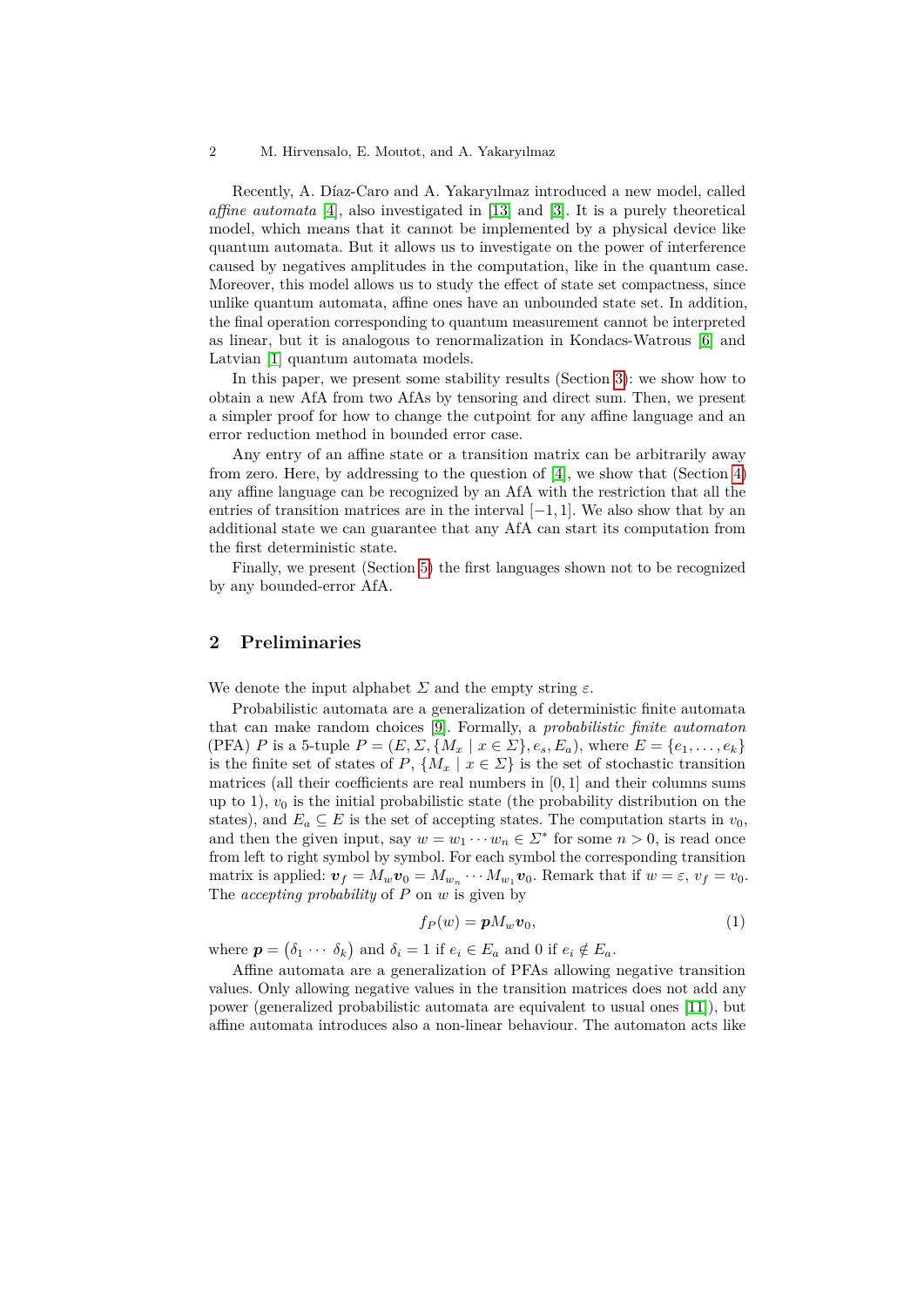usual generalized probabilistic automaton until the last operation, a non-linear operation called *weighting*.

A vector  $v \in \mathbb{R}^n$  is an affine vector if and only if its coordinates sums up to 1. A matrix *M* is an affine matrix if and only if all its columns are affine vectors. Remark that if *M* and *N* are affine matrices , then *MN* is also an affine matrix. In particular, if  $v$  is an affine vector, then  $Mv$  is also an affine vector.

Formally, an *affine finite automaton* (AfA) *A* is a 5-tuple

$$
A = (E, \Sigma, \{M_x \mid x \in \Sigma\}, \boldsymbol{v}_0, E_a)
$$

where all components exactly the same as for probabilistic automata by replacing stochastic property with affine one in the initial state and transition matrices.

As in PFAs, after reading a word  $w = w_1 \cdots w_n$ , the final state of *A* is  $v_f = M_w v_0$  like in the probabilistic case, but the function  $f_A: \Sigma^* \to [0,1]$ computed by *A* is defined as

<span id="page-2-0"></span>
$$
f_A(w) = \frac{\sum_{e_i \in E_a} |(v_f)_i|}{\sum_{e_i \in E} |(v_f)_i|},\tag{2}
$$

and referred as the *accepting value* of *A* on *w*. Similar to projective measurements, we can rewrite Eq. [\(2\)](#page-2-0) as given below. First, we define a projection matrix based

on 
$$
E_a
$$
:  $P_A = P = \begin{pmatrix} \delta_1 & & & \\ & \delta_2 & & \\ & & \ddots & \\ & & & \delta_n \end{pmatrix}$ , where  $\delta_i = \begin{cases} 1 \text{ if } e_i \in E_a \\ 0 \text{ otherwise.} \end{cases}$ .

Then, we can denote  $f_A(\cdot)$  as

<span id="page-2-1"></span>
$$
f_A(w) = \frac{|PM_w v_0|}{|M_w v_0|}.
$$
 (3)

Notice that the final value for PFA *P* [\(1\)](#page-1-0) is defined as matrix product  $v_f \mapsto p.v_f$ , which is a linear operation on  $v_f$ . On the other hand, computing final value from  $v_f$  as in [\(3\)](#page-2-1) involves nonlinear operations  $v_f \mapsto \frac{|Pv_f|}{|v_f|}$  $\frac{|\boldsymbol{v}_f|}{|\boldsymbol{v}_f|}$  due to absolute value and normalization of affine states having length greater than 1.

Given a function  $f: \Sigma^* \to [0, 1]$  computed by an automaton (stochastic or affine), there are different ways of defining the language of an automaton. The natural one is as follows: A language  $L \subseteq \Sigma^*$  is recognized by an automaton A with cutpoint  $\lambda$  if and only if

$$
L = \{ w \in \Sigma^* \mid f_A(w) > \lambda \}.
$$

These languages are called cutpoint languages. In the case of probabilistic (resp. affine automata), the set of cut-point languages are called *stochastic languages* (resp. *affine languages*) and denoted by SL (resp. AfL).

A stronger condition is to impose that accepted and rejected words are separated by a gap: the cutpoint is said to be isolated: A language *L* is recognized by an automaton *A* with *isolated cutpoint*  $\lambda$  if and only if there exist  $\delta > 0$  such that  $\forall w \in L, f_A(w) \geq \lambda + \delta$ , and  $\forall w \notin L, f_A(w) \leq \lambda - \delta$ .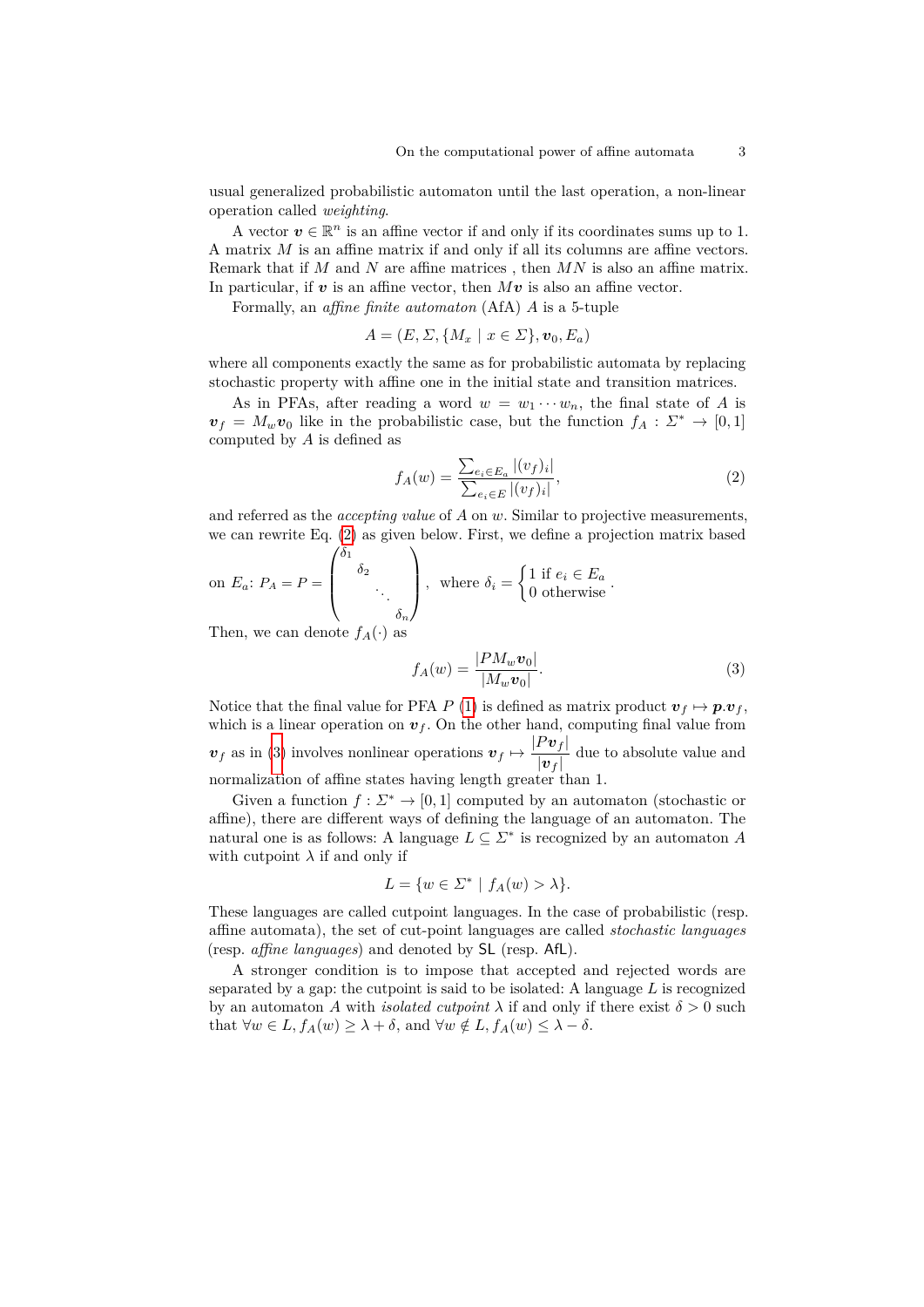As we shall see, for affine automata it is always possible to shift the cutpoint  $\lambda \in (0,1)$  to  $\lambda = \frac{1}{2}$ , and hence this notion of isolated cutpoint becomes equivalent to the bounded error recognition: Language  $L \subseteq \Sigma^*$  is said to be recognized by an automaton *A* with *bounded error* if and only if there exists  $\varepsilon > 0$  such that  $\forall w \in L, f_A(w) \geq 1 - \varepsilon$ , and  $\forall w \notin L, f_A(w) \leq \varepsilon$ .

The set of languages recognized with *bounded error* (or isolated cutpoint) affine automata is denoted by BAfL.

A classical result by Rabin [\[9\]](#page-11-9) shows that isolated cutpoint stochastic languages are regular (denoted REG). Rabin's proof essentially relies on two facts: 1) the function mapping the final vector into  $[0, 1]$  is a contraction, and 2) the state vector set is bounded.

By modifying Rabin's proof, it is possible to show that also many quantum variants of stochastic automata obey the same principle [\[7\]](#page-11-11) bounded-error property implies the regularity of the accepted languages. In fact, E. Jeandel generalized Rabin's proof by demonstrating that the compactness of the state vector set together with the continuity of the final function are sufficient to guarantee the regularity of the accepted language if the cutpoint is isolated [\[5\]](#page-11-4).

In the affine case however, the vector states do not lie in a compact set, we cannot prove that  $BAfL = REG$  like in the probabilistic (or even quantum) case [\[5\]](#page-11-4). In fact, it is even the contrary: REG  $\subseteq$  BAfL [\[4\]](#page-11-0).

We close this section by three basic facts. The following three operations on the state sets will be useful, when constructing new automata from the existing ones:

 $-\overline{E} = \{e_i \mid e_i \notin E\}$  the complement of *E*,

 $-E_a \times E_b = \{(e_i, e_j) \mid e_i \in E_a, e_j \in E_b\}$  the Cartesian product of  $E_a$  and  $E_b$ ,  $− E_a ∪ E_b = {e_i | e_i ∈ E_a \text{ or } e_i ∈ E_b}$  the union of  $E_a$  and  $E_b$ .

The following lemma shows how to formulate the above operations by using the formalism of projection matrices.

<span id="page-3-2"></span>**Lemma 1.** *Let E be the set of all states,*  $E_a$ ,  $E_b \subseteq E$  *and*  $P_a$ ,  $P_b$  *be the projections associated to them. Then*

- $−$  *P* is the projection associated to the complement  $\overline{E_a}$  if and only if  $P = I P_a$ . *and,*
- $P$  *is the projection associated to*  $E_a \times E_b$  *if and only if*  $P = P_a \otimes P_b$ *.*

**Lemma 2.** Let *E be the set of all states,*  $E_a, E_b \subseteq E$ *, such that*  $E_a \cap E_b = \emptyset$ *.* Let  $P_a$  and  $P_b$  be the projections associated to them. Then,

 $P$  *is the projection associated to*  $E_a ∪ E_b$  *if and only if*  $P = P_a + P_b$ *, and,* 

 $-$  *for any matrix*  $M$  *and vector*  $v$ *,*  $|PMv| = |P_aMv| + |P_bMv|$ *.* 

<span id="page-3-1"></span>**Lemma 3.** *If A and B are affine matrices, then*  $A \otimes B$  *is also affine. Moreover,*  $|A \otimes B| = |A||B|$ .

### <span id="page-3-0"></span>**3 Stability Results**

The main results of this section are stability results. The first are about the functions of affine automata. They provide a way to prove an error reduction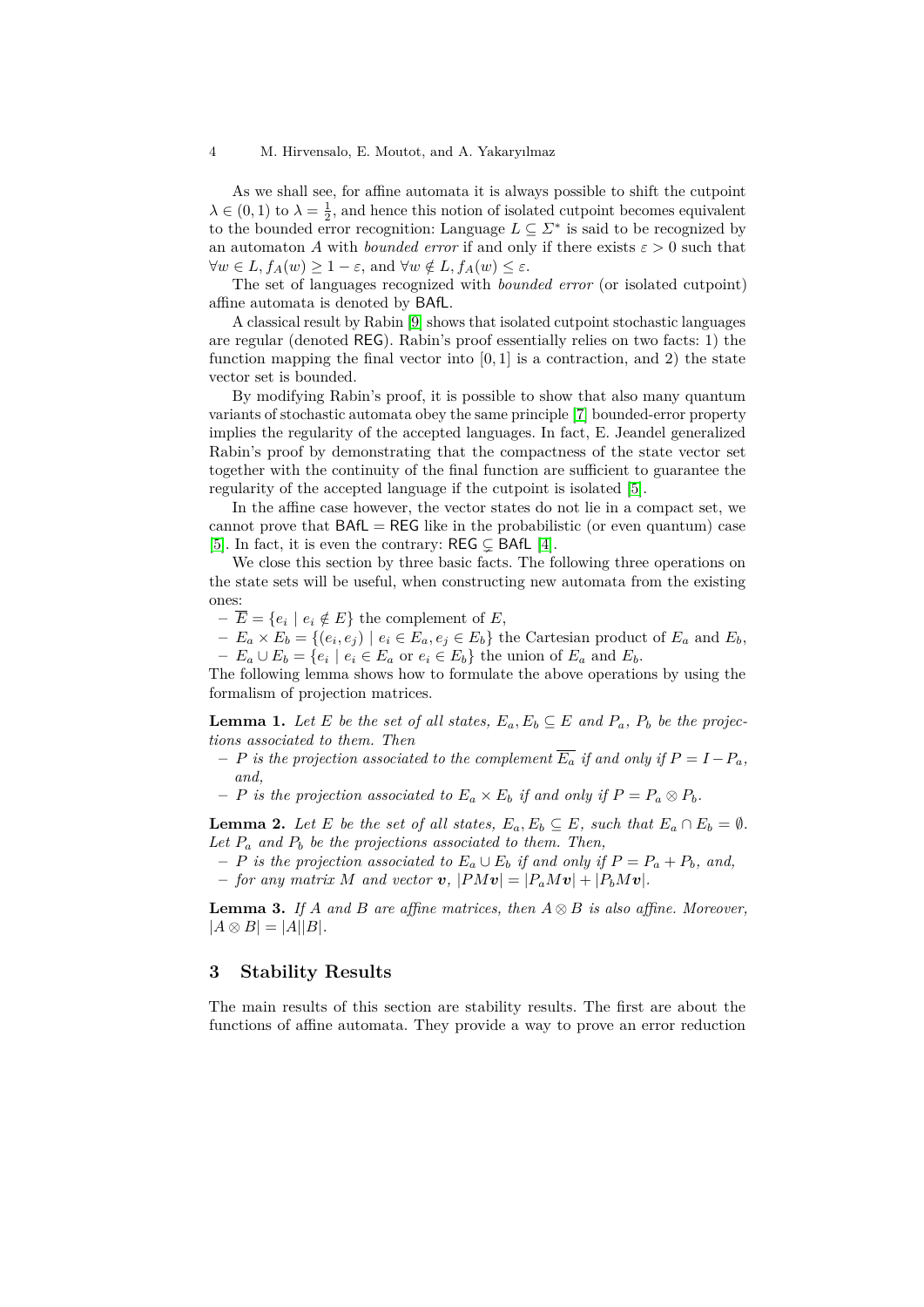theorem. We then use this theorem to show the stability of bounded-error affine languages under intersection and union.

**Proposition 4.** *Let f, g be functions computed by affine automata, then there exists an affine automaton* C *such that*  $f_c = f \times q$ *.* 

*Proof.* The proof is the same as the stochastic case and essentially relies on the property of tensor product of Lemma [3.](#page-3-1)  $\Box$ 

It is easy to design a 2-state PFA *P* such that  $f_P: \Sigma^* \to \alpha$  for  $\alpha \in [0,1]$ . Thus:

**Corollary 5** *Let f be a function computed by an AfA and*  $\alpha \in [0, 1]$ *, then there exists an AfA* C *such that*  $f_c = \alpha f$ .

**Proposition 6.** *Let*  $f$ *,*  $g$  *be functions computed by some AfAs and*  $\alpha$ *,*  $\beta \geq 0$  *such that*  $\alpha + \beta = 1$ *, then there exists an AfA* C *such that*  $f_c = \alpha f + \beta g$ *.* 

*Proof.* Let  $A = (E^A, \Sigma, \{A_x\}, v_0^A, E_a^A)$  and  $B = (E^B, \Sigma, \{B_x\}, v_0^B, E_a^B)$  two automata such that  $f = f_A$  and  $g = f_B$ . The idea here is to make two copies of  $\mathcal{A} \otimes \mathcal{B}$  working in parallel, one having the final states of  $\mathcal{A}$ , the other the final states of B. We define  $\mathcal{C} = (E^C, \Sigma, \{\tilde{C}_x\}, \mathbf{v}_0^C, E_a^C)$  by:

$$
C_x = \left(\begin{array}{c|c} A_x \otimes B_x & 0 \\ \hline & & \\ 0 & A_x \otimes B_x \end{array}\right), v_0^C = \left(\begin{array}{c|c} \alpha(v_0^A \otimes v_0^B) & 0 \\ \hline & & \\ \beta(v_0^A \otimes v_0^B) & \end{array}\right), P^C = \left(\begin{array}{c|c} P^A \otimes I_n & 0 \\ \hline & & \\ 0 & I_k \otimes P^B \end{array}\right),
$$

with  $P^A$ ,  $P^B$  and  $P^C$  be the projections on  $E_a^A$ ,  $E_a^B$  and  $E_a^C$ . Thus,

$$
f_{\mathcal{C}}(w) = \frac{\alpha |(P^A \otimes I_n)(A_x \otimes B_x)(\mathbf{v}_0^A \otimes \mathbf{v}_0^B)| + \beta |(I_k \otimes P^B)(A_x \otimes B_x)(\mathbf{v}_0^A \otimes \mathbf{v}_0^B)|}{(\alpha + \beta) |(A_x \otimes B_x)(\mathbf{v}_0^A \otimes \mathbf{v}_0^B)|}
$$
  
= 
$$
\alpha \frac{|P^A A_w \mathbf{v}_0^A|}{|A_w \mathbf{v}_0^A|} + \beta \frac{|P^B B_w \mathbf{v}_0^B|}{|B_w \mathbf{v}_0^B|} = \alpha f(w) + \beta g(w).
$$

The first consequence of these stability results is a really short proof for shifting the cutpoint of an affine automaton. Although the construction in [\[4\]](#page-11-0) gives a much more compact automata in term of number of states, our construction is simpler, and does not require as many specific cases.

**Proposition 7.** Let A be an affine automaton and  $\lambda_1, \lambda_2 \in [0,1]$ . There exists *an affine automaton* B *such that*

 $- f_A(w) > \lambda_1 \Leftrightarrow f_B(w) > \lambda_2$  *and*  $-f_A(w) = \lambda_1 \Leftrightarrow f_B(w) = \lambda_2.$ 

*Proof.* First we suppose  $\lambda_1 \neq 1$ . Let B the automaton such that  $f_{\mathcal{B}} = \alpha f_{\mathcal{A}} + (1 \alpha$ )1, with  $\alpha = \frac{1-\lambda_2}{1-\lambda_1}$ . Then  $f_{\mathcal{A}} > \lambda_1 \Rightarrow f_{\mathcal{B}} > \frac{(1-\lambda_2)\lambda_1 + \lambda_2 - \lambda_1}{1-\lambda_1}$  $\frac{1-\lambda_1+\lambda_2-\lambda_1}{1-\lambda_1} = \lambda_2$ . And one has the same with  $=$  or  $\lt$ .

For  $\lambda_1 = 1$  it is even simpler, one has just to "resize" the function by taking B such that  $f_{\mathcal{B}} = \lambda_2 f_{\mathcal{A}}$ . And then,  $f_{\mathcal{A}} = 1 \Rightarrow f_{\mathcal{B}} = \lambda_2$ , and same for  $\lt$ .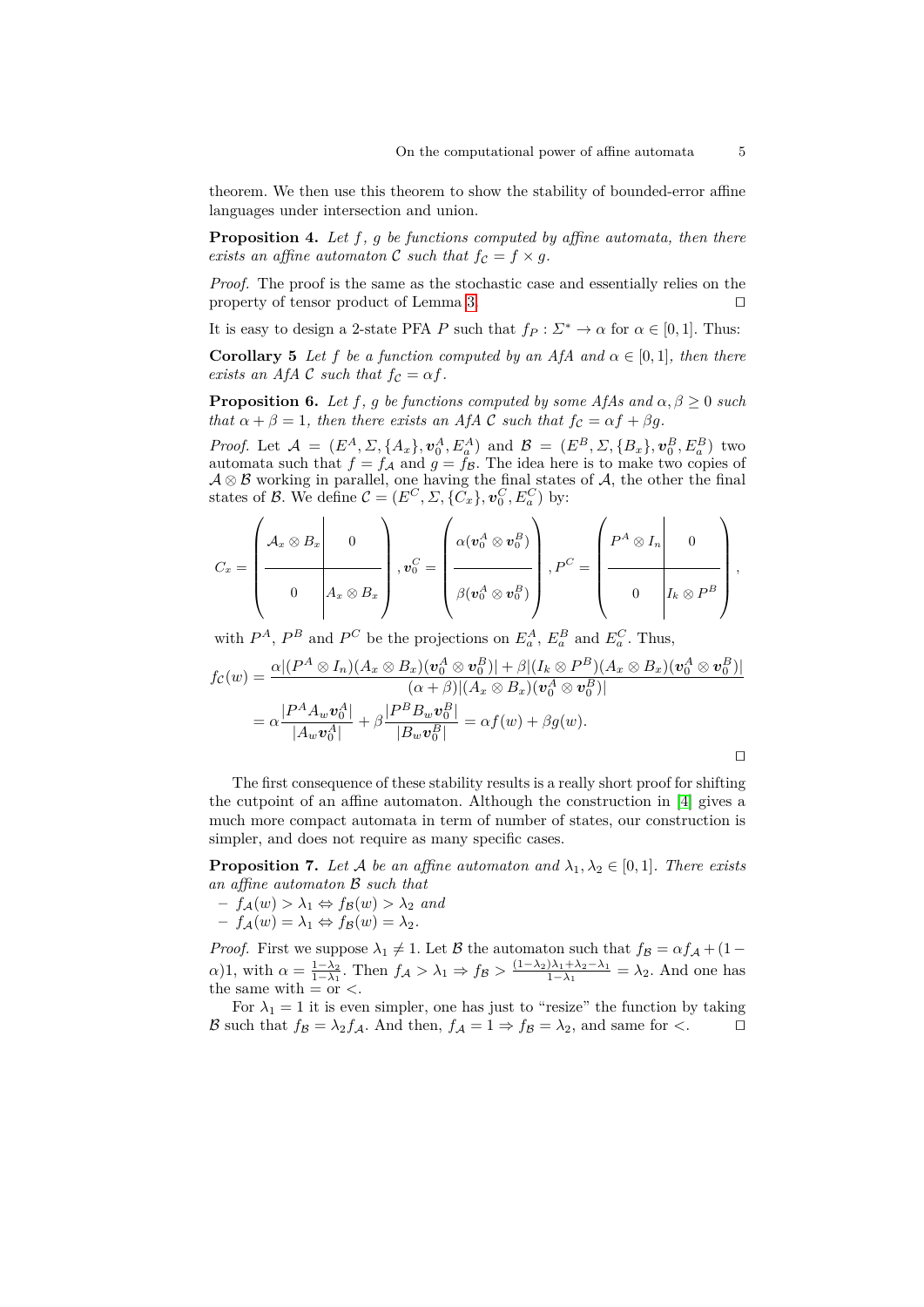Using the same kind of construction we can prove that bounded-error mode, it is always possible to reduce the error. Reducing the error means increasing the gap between accepted and rejected words. The error probability could even be made as close to zero as one wants.

**Lemma 8.** *Let f be a function computed by affine automaton, then there exists an affine automaton* B *such that*  $f_B = f^2(3 - 2f)$ *.* 

*Proof.* Let  $\mathcal{A} = (E, \Sigma, \{A_x\}, v_0, E_a)$  such that  $f = f_{\mathcal{A}}$ . The automaton  $\mathcal{B}$  will run 3 copies of  $A$  in parallel, and its final states are made to accept if 2 or 3 copies of  $A$  accept and reject otherwise (i.e. taking the majority answer). Formally,  $\mathcal{B} = (E \otimes E \otimes E, \Sigma, \{B_x\}, \mathbf{v}'_0, E'_a)$  with

$$
B_x = A_x \otimes A_x \otimes A_x,
$$
  

$$
\boldsymbol{v}'_0 = \boldsymbol{v}_0 \otimes \boldsymbol{v}_0 \otimes \boldsymbol{v}_0,
$$

$$
E'_a = (E_a \times E_a \times E_a) \cup (\overline{E_a} \times E_a \times E_a) \cup (E_a \times \overline{E_a} \times E_a) \cup (E_a \times E_a \times \overline{E_a}).
$$

Note that the four sets in parenthesis are all pairwise disjoints. Let  $P$  and  $P'$  be the projections associated to  $E_a$  and  $E'_a$ . Then,

$$
P' = P \otimes P \otimes P + (I - P) \otimes P \otimes P + P \otimes (I - P) \otimes P + P \otimes P \otimes (I - P).
$$

And by Lemma [1,](#page-3-2)

$$
f_{\mathcal{B}}(w) = \frac{|P'B_w \mathbf{v}_0'|}{|B_w \mathbf{v}_0'|} = \frac{|PA_w \mathbf{v}_0|^3 + 3|PA_w \mathbf{v}_0| (|A_w \mathbf{v}_0| - |PA_w \mathbf{v}_0|)}{|A_w \mathbf{v}_0|^3}
$$
  
=  $f(w)^3 + 3f(w)^2(1 - f(w))$   
=  $f(w)^2(3 - 2f(w)).$ 

<span id="page-5-0"></span>**Proposition 9 (error reduction).** *Let L* ∈ BAfL*. There exists an affine automaton* A *such that:*

$$
- \forall w \in L, f_{\mathcal{A}}(w) \geq \frac{3}{4}
$$
  

$$
- \forall w \notin L, f_{\mathcal{A}}(w) \leq \frac{1}{4}
$$

*Proof.* We do not detail the proof, but the idea is simple: mapping  $x \to x^2(3-2x)$ has attracting points at  $x = 0$  and  $x = 1$ . Iterating the mapping, any point  $\neq \frac{1}{2}$ will tend to  $0$  or  $1$ .

This technique could be applied to get any constant instead of  $\frac{1}{4}$ , to have an error bound as small as one wants.

This error reduction theorem also applies to probabilistic automata, but is not very interesting because in the probabilistic case it is known that bounded-error languages are exactly regular languages [\[5\]](#page-11-4), and hence the error probability could always be 0. In our case, bounded-error languages are more complex than regular languages. But thanks to this error reduction, they are stable under union, intersection, and complement, just like regular languages.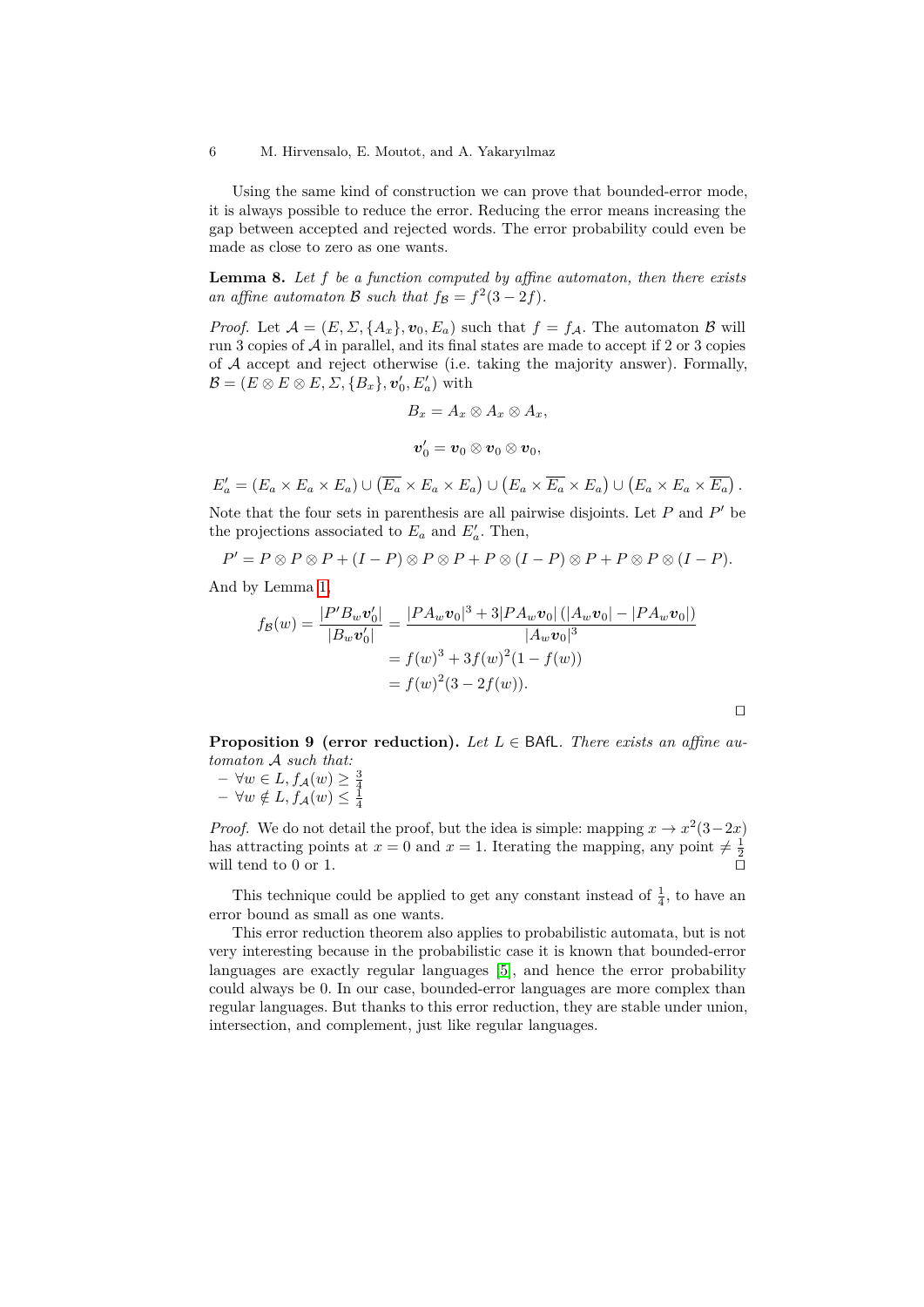**Proposition 10.** *Let*  $L_A, L_B \in \text{BAfL}$ *. Then* 

**–** *L<sup>A</sup>* ∪ *L<sup>B</sup>* ∈ BAfL*,*

**–** *L<sup>A</sup>* ∩ *L<sup>B</sup>* ∈ BAfL*,*

 $−\overline{L_A}$  ∈ BAfL.

*Proof.* Let A and B be automata recognizing  $L_A$  and  $L_B$  with error bound  $\varepsilon$  at most  $\frac{1}{4}$  (thanks to Theorem [9\)](#page-5-0). We define C and D such that  $f_c = \frac{1}{2}(f_A + f_B)$ and  $f_{\mathcal{D}} = f_{\mathcal{A}} f_{\mathcal{B}}$ . Let  $w \in \mathcal{L}^*$ . We study the 4 possible options depending on the membership of  $w$  to  $L_A$  and  $L_B$ .

 $- w \in L_A, w \in L_B$  (i.e.  $w \in L_A \cup L_B, w \in L_A \cap L_B$ ) ⇒  $f_C \geq \frac{3}{4}$  and  $f_D \geq \frac{9}{16}$ ,

 $- w \in L_A, w \notin L_B$  (i.e.  $w \in L_A \cup L_B, w \notin L_A \cap L_B$ ) ⇒  $f_C \geq \frac{3}{8}$  and  $f_D \leq \frac{1}{4}$ ,

 $-$  *w* ∉ *L*<sub>*A*</sub>, *w* ∈ *L<sub>B</sub>* (i.e. *w* ∈ *L*<sub>*A*</sub> ∪ *L<sub>B</sub>*, *w* ∉ *L*<sub>*A*</sub> ∩ *L<sub>B</sub>*) ⇒ *f<sub>C</sub>* ≥  $\frac{3}{8}$  and *f*<sub>D</sub> ≤  $\frac{1}{4}$ ,

 $- w \notin L_A, w \notin L_B$  (i.e.  $w \notin L_A \cup L_B, w \notin L_A \cap L_B$ ) ⇒  $f_C \leq \frac{1}{4}$  and  $f_D \leq \frac{1}{16}$ .

Because  $\frac{3}{8} > \frac{1}{4}$  and  $\frac{9}{16} > \frac{1}{4}$ , C and D are deciding  $L_A \cup L_B$  and  $L_A \cap L_B$  with bounded error.

For the complement one has just to make a copy of  $A$  with accepting states  $\overline{E_a}$ . The resulting function will be  $1 - f_A$ , leading to accept the rejected words of  $A$  and vice-versa.

### <span id="page-6-0"></span>**4 Equivalent Forms of Affine Automata**

General affine automata are hard to study because of the lack of structure of their transition matrices and state vectors. We provide here some equivalent forms which have more restrictive properties. These equivalent forms are useful not only because it provides simpler equivalent models but also because they provide a way understand the power of affine computation.

The first result is that assuming the initial affine (probabilistic) state as the first deterministic state does not change the power of AfAs (PFAs).

**Proposition 11.** *Let* A *be an affine automaton with n states, there exist* B *with*  $n+1$  *states with the initial state*  $(1,0,\ldots,0)$  *and such that*  $f_A = f_B$ .

*Proof.* Let 
$$
\mathcal{A} = (E, \Sigma, \{A_x\}, \mathbf{v}_0, E_a)
$$
. Then,  $\mathcal{B} = (E \cup \{e'\}, \Sigma, \{B_x\}, \mathbf{v}'_0, E_a)$ , with  

$$
\mathbf{v}'_t = (1, 0, \ldots, 0)^T
$$
 and  $\mathcal{B}_t = \begin{pmatrix} 0 & 0 & \cdots & 0 \\ \hline & & & \\ \hline & & & \\ \end{pmatrix}$  Thus we can deduce  $f_B = f_A$ .

 $v'_0 = (1, 0, \ldots, 0)^T$  and  $B_x = \begin{bmatrix} A_x v_0 \end{bmatrix}$   $A_x$   $\begin{bmatrix} A_x \end{bmatrix}$ . Thus we can deduce  $f_B = f_A$ 

from 
$$
B_w \mathbf{v}'_0 = B_{w_n} \dots B_{w_2} B_{w_1} \mathbf{v}'_0 = \begin{pmatrix} 0 & 0 & \cdots & 0 \\ A_w \mathbf{v}_0 & A_w \end{pmatrix} \begin{pmatrix} 1 \\ 0 \\ \vdots \\ 0 \end{pmatrix} = \begin{pmatrix} 0 \\ A_w \mathbf{v}_0 \end{pmatrix}.
$$

Then we prove that one could also assume that all state vectors and transition matrices have coefficients only in [−1*,* 1].

**Proposition 12.** *Any language in* AfL *can be recognized by a AfA* B *with cutpoint*  $\frac{1}{2}$  such that each entry of affine states during the computation is always in  $[-1, 1]$ *.*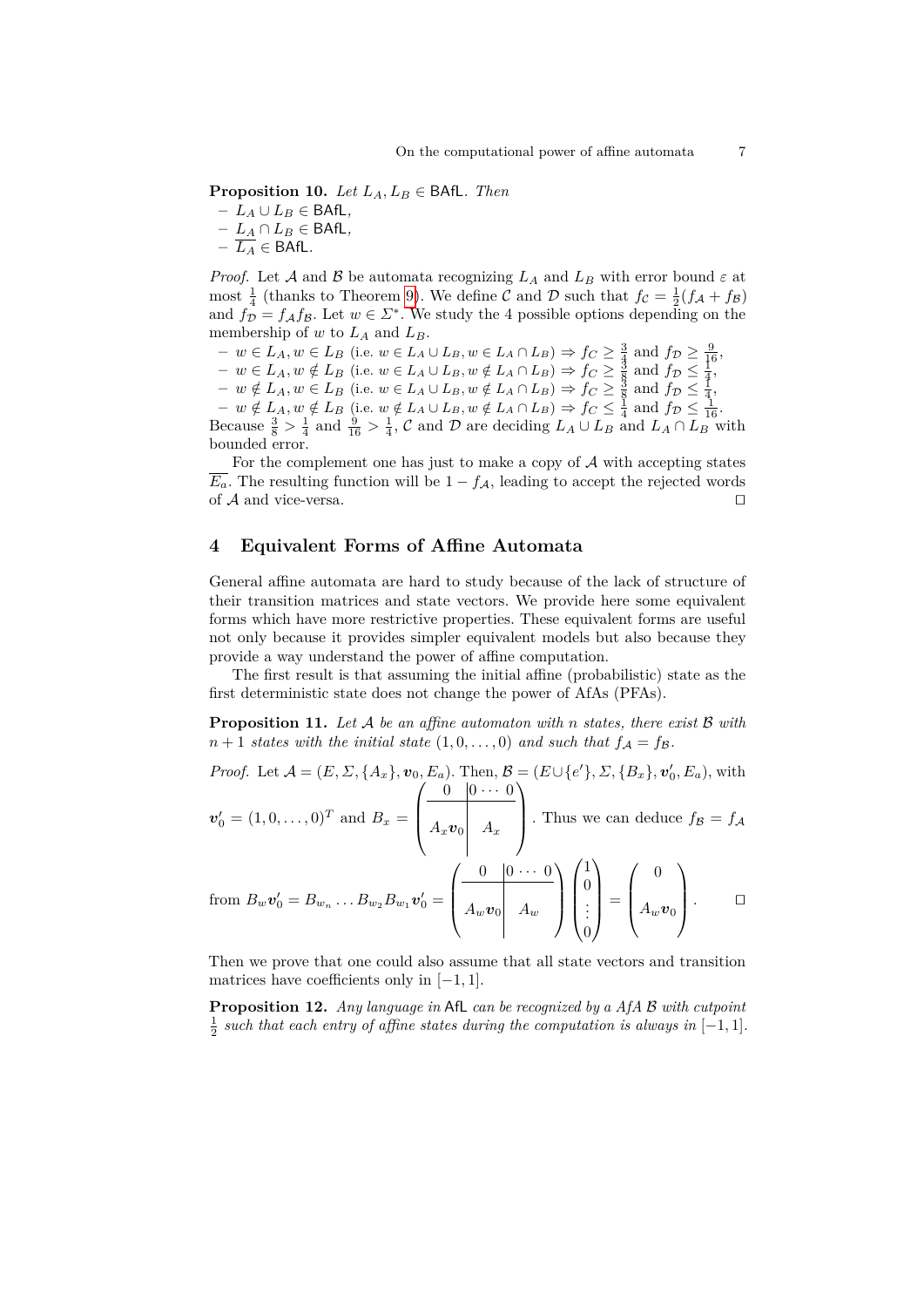*Proof.* Let  $\mathcal{A} = (E = \{e_1, \ldots, e_k\}, \Sigma, \{A_x\}, v_0 = (1, 0, \ldots, 0)^T, E_a)$  be an AfA such that  $w \in L \Leftrightarrow f_{\mathcal{A}}(w) > \frac{1}{2}$ , and  $C = \max_{x,i,j} |(A_x)_{i,j}|$ . Then,  $\mathcal{B}$  is as follows:

$$
\mathcal{B} = (E \cup \{e_{n+1}, e_{n+2}\}, \Sigma, \{B_x\}, \mathbf{v}'_0, E_a \cup \{e_{n+1}\}) \text{ with}
$$

$$
B_x = \frac{1}{2kC} \begin{pmatrix} 2A_x & 0 & 0 \ \vdots & \vdots & \vdots \\ \hline kC - 1 & \dots & kC - 1 \ 2kC & 0 \\ kC - 1 & \dots & kC - 1 \ 0 & 2kC \end{pmatrix} \text{ and } \mathbf{v}'_0 = (1, 0, \dots, 0)^T.
$$

Then, with  $w = w_1 \cdots w_n$ , we can deduce that

$$
B_w = B_{w_n} \cdots B_{w_2} B_{w_1} = \frac{1}{2(kC)^n} \begin{pmatrix} 0 & 0 \\ 2A_w & \vdots & \vdots \\ \frac{k(C)^n - 1}{(kC)^n - 1} & \cdots & \frac{k(C)^n - 1}{2(kC)^n} \end{pmatrix},
$$
  
\n
$$
(kC)^n - 1 \cdots (kC)^n - 1 \begin{pmatrix} 0 & 0 \\ 0 & 0 \\ 0 & 2(kC)^n \end{pmatrix},
$$

which gives the final values of the states:

$$
\mathbf{v}'_f = B_w \mathbf{v}'_0 = \frac{1}{(kC)^n} \begin{pmatrix} \vdots \\ \mathbf{v}_f \\ \vdots \\ \frac{(kC)^n - 1}{2} \\ \frac{(kC)^n - 1}{2} \end{pmatrix}.
$$

Since  $|(\boldsymbol{v}_f)_i| \leq k^{n-1}C^n$ , it is clear that  $|(\boldsymbol{v}'_f)_i| \leq [-1,1]$ : the values of the states are bounded. Now, one has

$$
f_{\mathcal{B}} = \frac{|PA_w \mathbf{v}_0| + \frac{(kC)^n - 1}{2}}{|A_w \mathbf{v}_0| + (kC)^n - 1},
$$

and so,

$$
w \in L \Leftrightarrow f_{\mathcal{A}} > \frac{1}{2} \Leftrightarrow |PA_w v_0| > \frac{1}{2} |A_w v_0|
$$
  
\n
$$
\Leftrightarrow |PA_w v_0| + \frac{(kC)^n - 1}{2} > \frac{1}{2} (|A_w v_0| + (kC)^n - 1)
$$
  
\n
$$
\Leftrightarrow f_{\mathcal{B}} > \frac{1}{2}.
$$

 $\Box$ 

# <span id="page-7-0"></span>**5 The first languages shown to be not in BAfL**

This part is dedicated to prove that some languages are not recognizable by affine automata. This is an adaptation of the proof of Turakainen [\[12\]](#page-11-12) for non-stochastic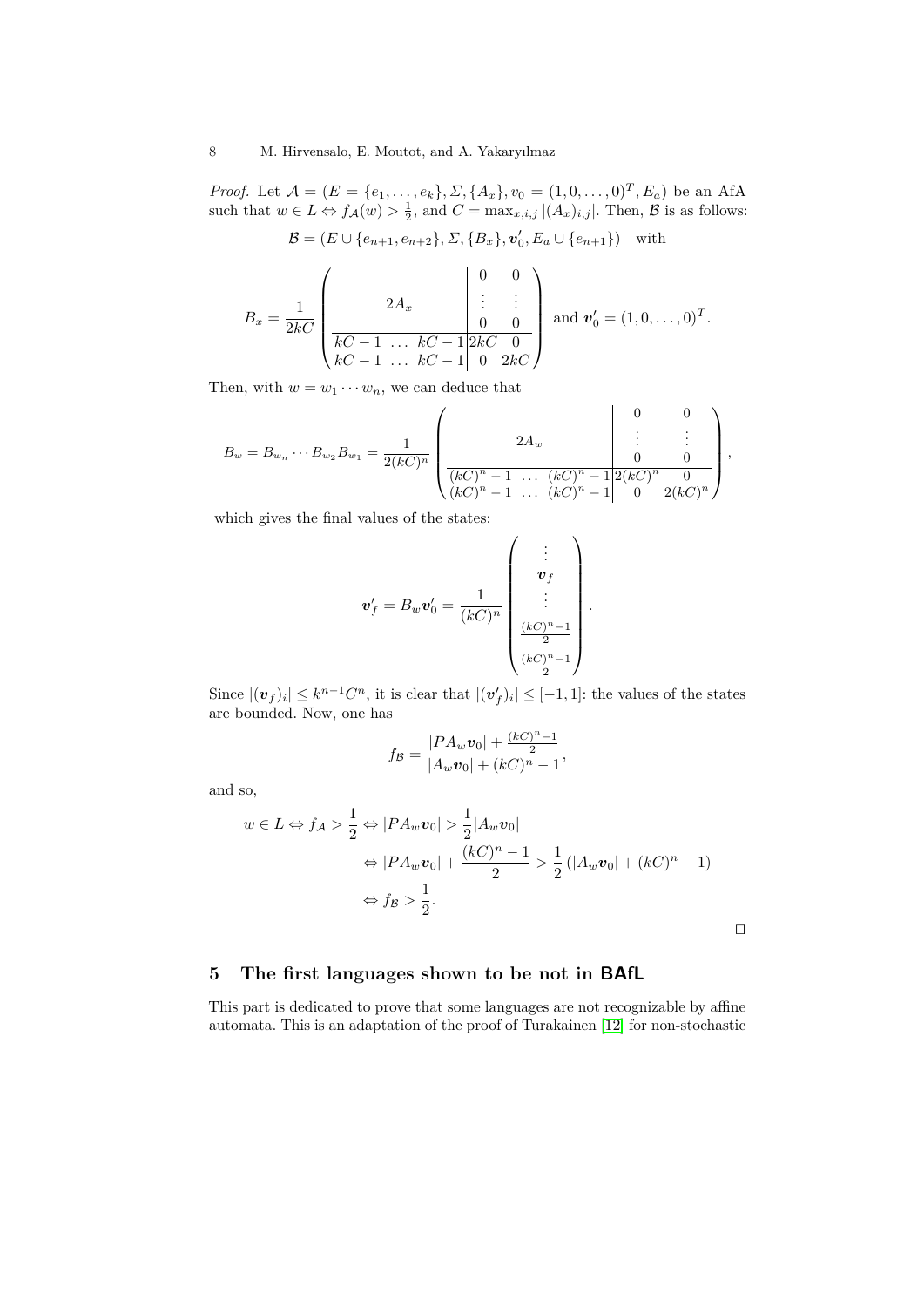languages. All the difficulty of exhibiting a non-affine language relies in the fact that a large majority of non-stochasticity proof are based on the linearity of the automaton, which is not the case in the affine case. This proof however, is more based on some "regularity" induced by the matrix-based operations, and number theoretic properties of languages like *Prime*. Hence it was possible to adapt it for the affine case, where the only non-linear operation is the final projection.

Let  $L \subseteq a^*$  be a unary language. We call **lower density** of *L* the limit

$$
\underline{dens}(L) = \liminf_{n \to \infty} \frac{\left| \{ a^k \in L \mid k \le n \} \right|}{n+1}.
$$

Let  $(\mathbf{x}_n)$  be a sequence of vectors in  $\mathbb{R}^k$  and  $I = [a_1, b_1) \times \cdots \times [a_k, b_k)$  be an "interval". We define  $C(I, n)$  as  $C(I, n) = |\{x_i \mod 1 \in I \mid 1 \le i \le n\}|.$ 

We say that  $(x_n)$  is uniformly distributed mod 1 if and only if for any *I* of such type,

$$
\lim_{n\to\infty}\frac{C(I,n)}{n}=(b_1-a_1)\cdots(b_k-a_k).
$$

<span id="page-8-3"></span>**Proposition 13.** *If*  $L \subseteq a^*$  satisfies the following conditions:

- <span id="page-8-2"></span>*1.*  $dens(L) = 0$ .
- <span id="page-8-1"></span>2. For all  $Q \in \mathbb{N}^*$ , there exist  $h \in \mathbb{N}$  and an infinite sequence  $(n_i) \in \mathbb{N}^{\mathbb{N}}$  such that  $a^{h+n_i}$ <sup>*Q*</sup>  $\subseteq$  *L and for any irrational number α, the sequence*  $((h+n_iQ)\alpha)_{i \in \mathbb{N}}$ *is uniformly distributed mod 1.*

*Then*  $L$  *is non-affine*  $(L \notin \text{BAfL})$ .

*Proof.* Let's assume for contradiction that  $L \in \mathsf{BAfL}$ . Then there exists an affine automaton *A* with *s* states such that

$$
f_A(a^n) = \frac{|PM^n v|}{|M^n v|}
$$

and there exists  $\varepsilon > 0$  such that

**–** ∀*w* ∈ *L, fA*(*w*) ≥ 1 − *ε*,  $- \forall w \notin L, f_A(w) \leq \varepsilon.$ Note that

$$
|M^n \mathbf{v}| = \sum_{i=1}^s |(M^n \mathbf{v})_i| \ge \left| \sum_{i=1}^s (M^n \mathbf{v})_i \right| = 1 \text{ (triangle inequality)}.
$$

Hence the denominator of  $f_A$  is never 0, and so  $f_A$  is continuous.

Using the Jordan decomposition  $M = PJP^{-1}$ , one has  $M^n = PJ^nP^{-1}$ . So the coordinates  $v_i$  of  $M^n v$  have the form

<span id="page-8-0"></span>
$$
\boldsymbol{v}_i = \sum_{k=1}^s p_{ik}(n) \lambda_k^n \tag{4}
$$

where  $\lambda_i$  are the eigenvalues of *M* and  $p_{ik}$  are polynomials of degree less than the degree of the corresponding eigenvalue. Let  $\lambda_i = |\lambda_i|e^{2i\pi\theta_i}$ , we assume  $|\lambda_1| = \cdots = |\lambda_{s'}| > |\lambda_{s'+1}| \cdots$ . Let  $\lambda = |\lambda_1|$  be the largest module of all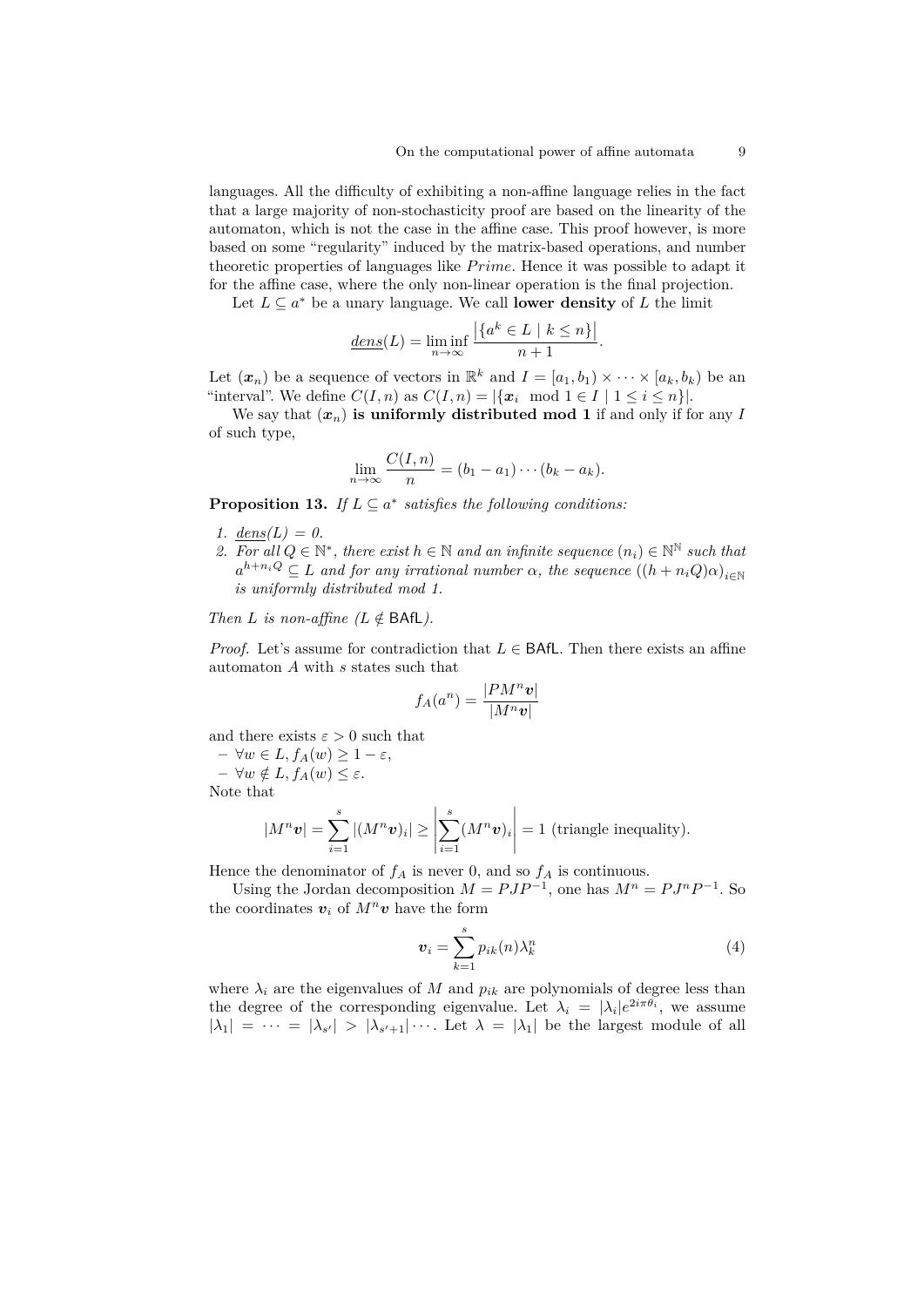eigenvalues and *r* be the maximum degree of all polynomials  $p_{ik}$ , where  $k \leq s'$ . Then, one can use [\(4\)](#page-8-0) to write

$$
|M^n \mathbf{v}| = \sum_{i \in E} |\mathbf{v}_i| = \lambda^n n^r \left( \sum_{i \in E} \left| \sum_{k=1}^{s'} a_{ik} e^{2i\pi n \theta_k} \right| + g_E(n) \right)
$$

where  $a_{ik}$  is the coefficient of degree *r* of  $p_{ik}$  (note that one can have  $a_{ik} = 0$  for some *a*, *k*), and  $g_E$  a function such that  $\lim_{n\to\infty} g_E(n) = 0$ . Similarly,

$$
|PM^n \mathbf{v}| = \sum_{i \in E_a} |\mathbf{v}_i| = \lambda^n n^r \left( \sum_{i \in E_a} \left| \sum_{k=1}^{s'} a_{ik} e^{2i\pi n \theta_k} \right| + g_{E_a}(n) \right).
$$

Now let  $F(n) = f(a^n)$ . Using the previous equations, one has

$$
F(n) = \frac{|PM^n v|}{|M^n v|}
$$
  
= 
$$
\frac{\lambda^n n^r \left( \sum_{i \in E_a} \left| \sum_{k=1}^{s'} a_{ik} e^{2i\pi n \theta_k} \right| + g_{E_a}(n) \right)}{\lambda^n n^r \left( \sum_{i \in E} \left| \sum_{k=1}^{s'} a_{ik} e^{2i\pi n \theta_k} \right| + g_E(n) \right)}
$$
  
= 
$$
\frac{\sum_{i \in E_a} \left| \sum_{k=1}^{s'} a_{ik} e^{2i\pi n \theta_k} \right| + g_{E_a}(n)}{\sum_{i \in E} \left| \sum_{k=1}^{s'} a_{ik} e^{2i\pi n \theta_k} \right| + g_E(n)}.
$$

We define

$$
G(n) = \frac{\sum_{i \in E_a} \left| \sum_{k=1}^{s'} a_{ik} e^{2i\pi n \theta_k} \right|}{\sum_{i \in E} \left| \sum_{k=1}^{s'} a_{ik} e^{2i\pi n \theta_k} \right|}.
$$

As  $\lim_{n\to\infty} g_{E_a}(n) = 0$  and  $\lim_{n\to\infty} g_E(n) = 0$ , one has  $G(n) \sim F(n)$ , and so,

<span id="page-9-0"></span>
$$
\lim_{n \to \infty} |F(n) - G(n)| = 0. \tag{5}
$$

**Contractor** 

We define  $A = \{k \mid 1 \leq k \leq s', \theta_k \notin \mathbb{Q}\}\$  the indices of the "first" eigenvalue angles that are not rational. Let  $Q$ ,  $h$  and the sequence  $(n_i)$  be as in the statement. Using the periodic behaviour induced by rational angle of eigenvalues, and by taking a subsequence of the initial one, one can also assume that  $(n_i)$  is such that

$$
G(h + n_i Q) = \frac{\sum_{i \in E_a} |\sum_{k \in A} a_{ik} e^{2i\pi(h + n_i Q)\theta_k} + c|}{\sum_{i \in E} |\sum_{k \in A} a_{ik} e^{2i\pi(h + n_i Q)\theta_k} + d|}
$$

with *c*, *d* some constants.

By assumption, for all  $k \in A$ , the sequence  $((h + n_i Q)\theta_k)_i$  is uniformly distributed modulo 1. The consequence is that the values  $e^{2i\pi(h+n_iQ)\theta_k}$  are dense in the unit circle. If for some *n*,  $G(h + nQ) < \frac{1}{2}$ , there exists  $\varepsilon > 0$  such that  $G(h + nQ) \leq \frac{1}{2} - \varepsilon$ . Then, thanks to the density argument, there are arbitrarily large values of *i* for which  $G(h + n_i Q) \leq \frac{1}{2} - \frac{\varepsilon}{2}$ . Since for *i* sufficiently large,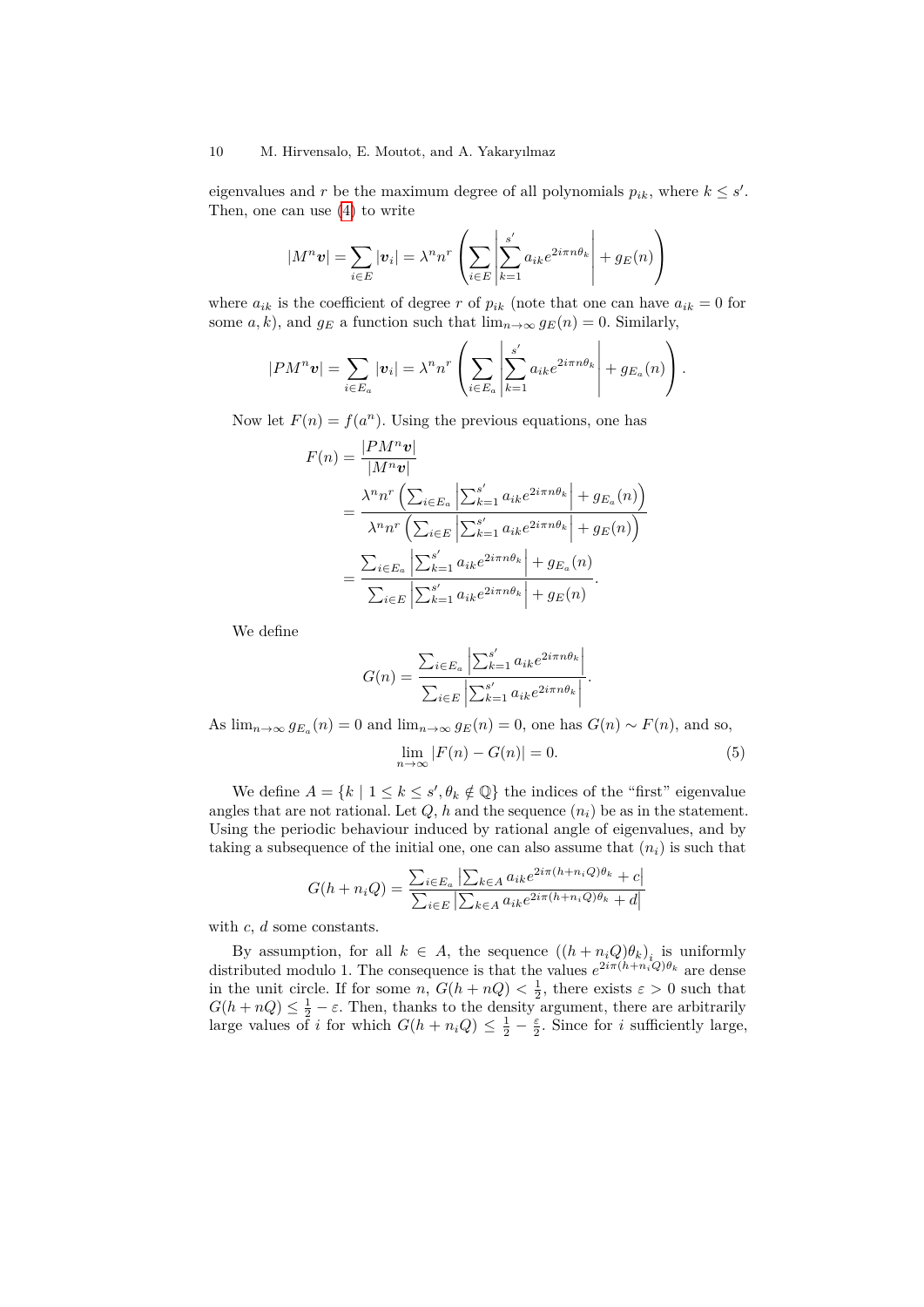$|F(h + n_iQ) - G(h + n_iQ)| \leq \frac{\varepsilon}{2}$  (using [\(5\)](#page-9-0)), one has  $F(h + n_iQ) \leq \frac{1}{2}$ , and so  $a^{h+n_i}Q \notin L$ , contradicting condition [2](#page-8-1) of the statement.

Therefore,  $G(h + nQ) \geq \frac{1}{2}$  for large enough *n*. Because *G* is not identically equal to  $\frac{1}{2}$  (if it is the case, *F* would be as close to  $\frac{1}{2}$  as one wants, which is impossible since  $L \in \mathsf{BAfL}$ , again using density, there must be some  $\varepsilon > 0$  and  $k_0$  such that  $G(h + k_0 Q) \geq \frac{1}{2} + \epsilon$ .

First if  $A = \emptyset$ , it means that all the angles of the eigenvalues  $\theta_1, \ldots, \theta_{s'}$  are rational. We can then write them as  $\theta_k = \frac{l_k}{m_k}$ . Then  $G(n)$  takes a finite number of values, and these values only depend on  $(n \mod m_1), \ldots, (n \mod m_{s'})$ . Let's call  $k_1 = h + k_0 Q$  the number where *G* is larger than  $\frac{1}{2}$ :  $G(n_1) > \frac{1}{2}$ . *G* has the same value for all  $n \in Z = \{k_1 + km_1 \cdots m_{s'} | k \in \mathbb{N}\}\)$  (because for *n* in this set, the values of all  $(n \mod m_1), \ldots, (n \mod m_{s'})$  are the same). Then, thanks to [\(5\)](#page-9-0), one has, for  $n \in \mathbb{Z}$  sufficiently large,  $F(n) > \frac{1}{2}$ , so  $\{a^n \mid n \in \mathbb{Z}, n \ge n_1\} \subseteq L$ . And because  $|\{a^n \mid n \in \mathbb{Z}, n \geq n_1\}| \sim \frac{n}{m_1 \cdots m_{s'}}$ , one has  $\text{dens}(L) > 0$ , which contradicts condition [1](#page-8-2) of the statement.

Next, if  $A \neq \emptyset$ . Let

$$
R((x_k)_{k \in A}) = \frac{\sum_{i \in E_a} |\sum_{k \in A} a_{ik} x_k + c|}{\sum_{i \in E} |\sum_{k \in A} a_{ik} x_k + d|}.
$$

Note that  $G(h + n_i Q) = R((e^{2i\pi(h + n_i Q)\theta_k})_{k \in A})$ . Then, because the sequences  $((h + n_i Q)\theta_k)_i$  are uniformly distributed modulo 1, it follows that any value obtained by the function  $R((e^{2i\pi y_k})_{k\in A})$  can be approximated by some  $G(h+n_iQ)$ with arbitrary precision. The function  $R$  is continuous, therefore there exists an interval *I* =  $(x_1, y_1, ...)$  =  $((x_k, y_k))_{k \in A}$  on which  $R((x_k)) > \frac{1}{2} + \frac{\varepsilon}{2}$ . So, if  $n_i$  is large enough and satisfies

$$
((h+n_iQ)\theta_1 \mod 1,...) = ((h+n_iQ)\theta_k \mod 1)_{k\in A} \in I,
$$

then  $G(h + n_i Q) > \frac{1}{2} + \frac{\varepsilon}{2}$ , which implies  $F(h + n_i Q) > \frac{1}{2}$  and hence  $a^{h+n_i Q} \in L$ . Now we just have to prove that the sequence  $(h + n_i \overline{Q})$  is "dense enough" to have  $dens(L) > 0$ , contradicting again condition [1.](#page-8-2)

Because of uniform distribution imposed by condition [2,](#page-8-1) one has

$$
d = \lim_{i \to \infty} \frac{C(I, h + n_i Q)}{h + n_i Q} = \prod_{k \in A} (y_k - x_k)
$$

And so for *i* large enough,  $\frac{C(I, h+n_iQ)}{h+n_iQ} \geq \frac{d}{2}$ , with  $a^{h+n_iQ} \in L$ , implying  $\underline{dens}(L)$ 0. We have proved that  $L$  cannot be affine.

Turakainen [\[12\]](#page-11-12) proved that  $Prime = \{a^p | p \text{ is prime}\}\$ and  $Poly(q) =$  ${a^{q(n)} \mid n \in \mathbb{N}, q(n) \geq 0}$  (where *q* is any polynomial of degree > 2 with nonnegative coefficients) both satisfy the two conditions of Theorem [13.](#page-8-3) Hence they are not in BAfL .

**Corollary 14**  $Prime \notin \text{BAfL}$  and  $Poly(q) \notin \text{BAfL}$ .